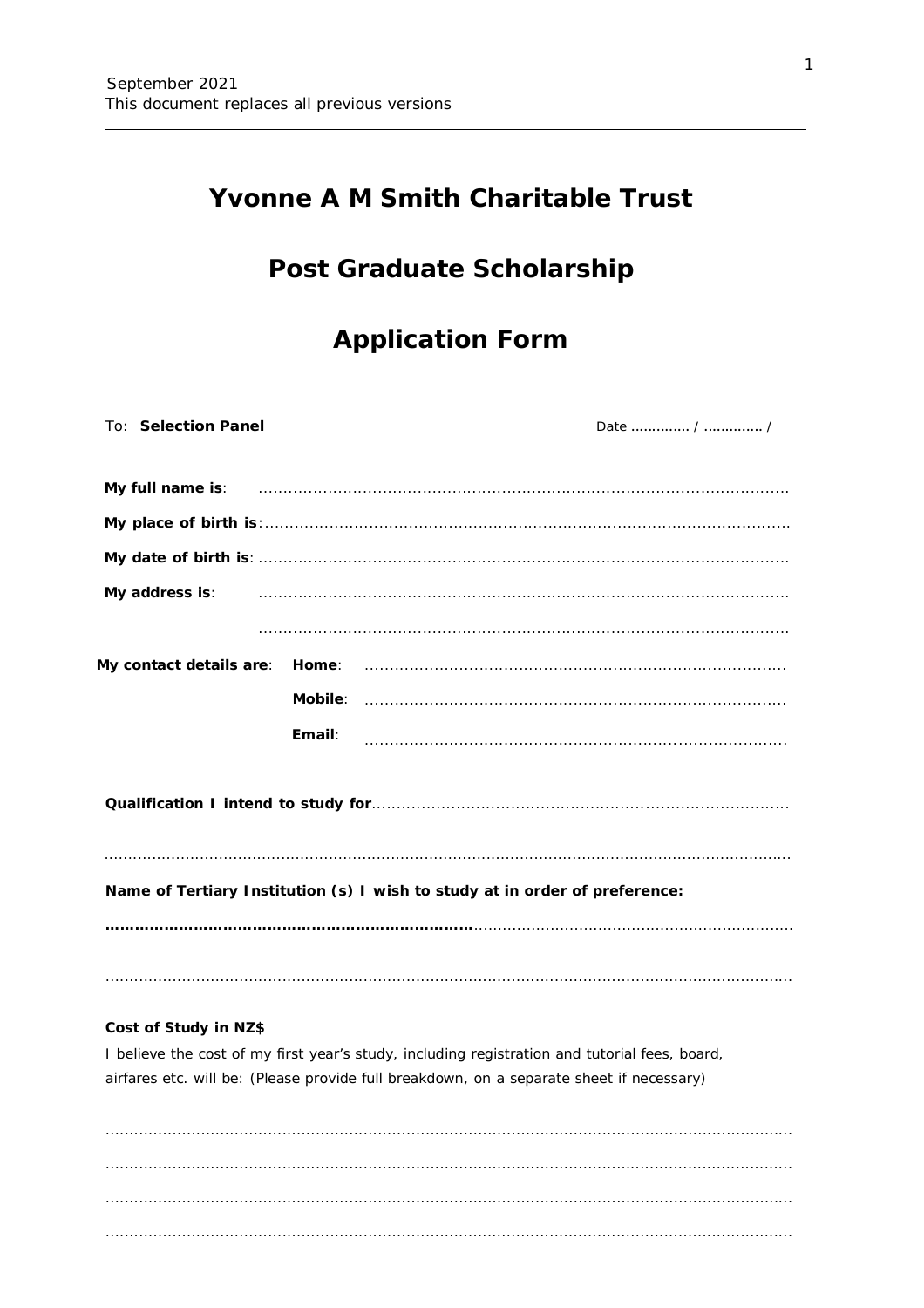### **Fees**

I plan to fund the first year's study by way of the following (i.e. study loan, other scholarships,

holiday employment, family assistance, personal savings). Please give full details (**it is preferable to provide a separate financial statement indicating the cost of study and how these fees are to be met**):

#### Savings:

| Loans:                          |  |  |  |
|---------------------------------|--|--|--|
| Scholarships obtained:          |  |  |  |
| Other (please provide details): |  |  |  |
|                                 |  |  |  |

#### **Other Scholarships, Awards, Grants etc.**

I intend applying or have applied for the following (if known please insert amount granted for any successful application):

### **References**

I have arranged:

(a) A recent written reference and contact details from someone who can **evaluate my academic ability and research potential**;

Sent separately

(b) A recent written reference and contact details from someone who **can testify to my character**; and



(c) A recent written **employment reference**.

Attached | Research Sent separately

#### **Academic and Other Achievements**

I attach details of my academic and achievement record during my last year at school and for the whole of my tertiary study, including grades and any prizes and awards. ( *Please briefly list other interests and achievements, both at school and elsewhere (e.g. sports, arts, clubs etc.) and positions of responsibility I have held.*)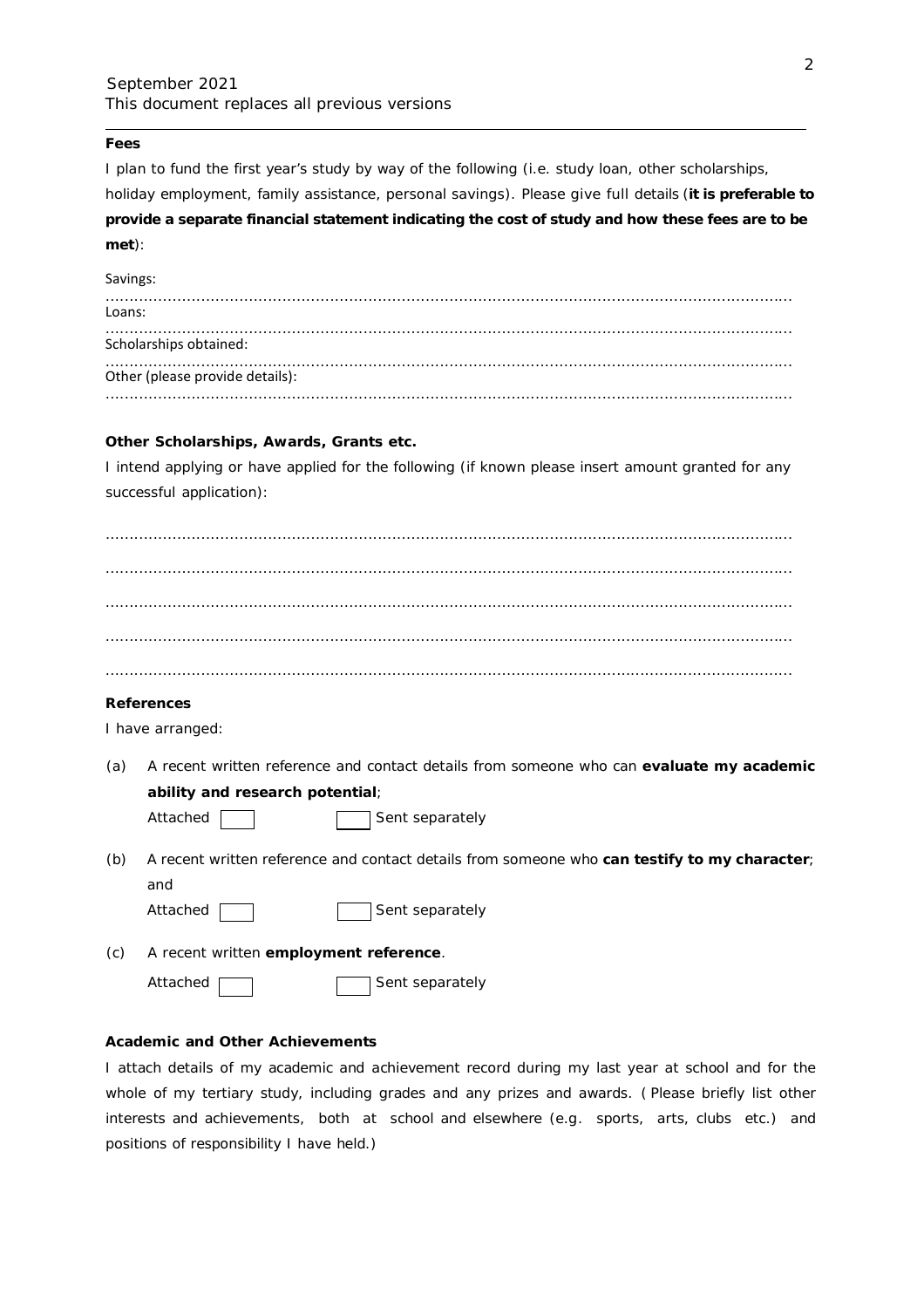### **Personal Statement**

I attach a personal statement about myself including my aims, career plans and ambitions for the future, why I am seeking further education and why I have applied for the scholarship **(no more than 350 words).**

### **Photo Identification**

I attach a copy of my current passport and where necessary a copy of my New Zealand citizenship or Visa showing Permanent Residency.

#### **Photograph**

I attach a separate recent head and shoulders photograph.

### **Acknowledgement**

I declare that all information given in support of this application is true and correct and I confirm that I have read the regulations regarding the scholarship on the Trust's website.

In making this application I consent to all personal information supplied by me to the Trust to be disclosed to Mrs. Smith and the directors of the Trust, such of the employees of Fortune Manning who administer the Trust and to the members of the Trust's scholarship selection panel. If awarded the scholarship I consent to my photograph and the content of my application being used by the Trust for promotional purposes.

**Signed** .............................................................

This application **must** be received by the trustee either by courier, email or post by **4.00pm** on **Friday 14 January 2022** and should be submitted to:

Yvonne A M Smith Charitable Trust Limited C/- Fortune Manning P O Box 4139 **AUCKLAND**

Email: [Yvonne.Smith@fortunemanning.co.nz](mailto:Yvonne.Smith@fortunemanning.co.nz)

: